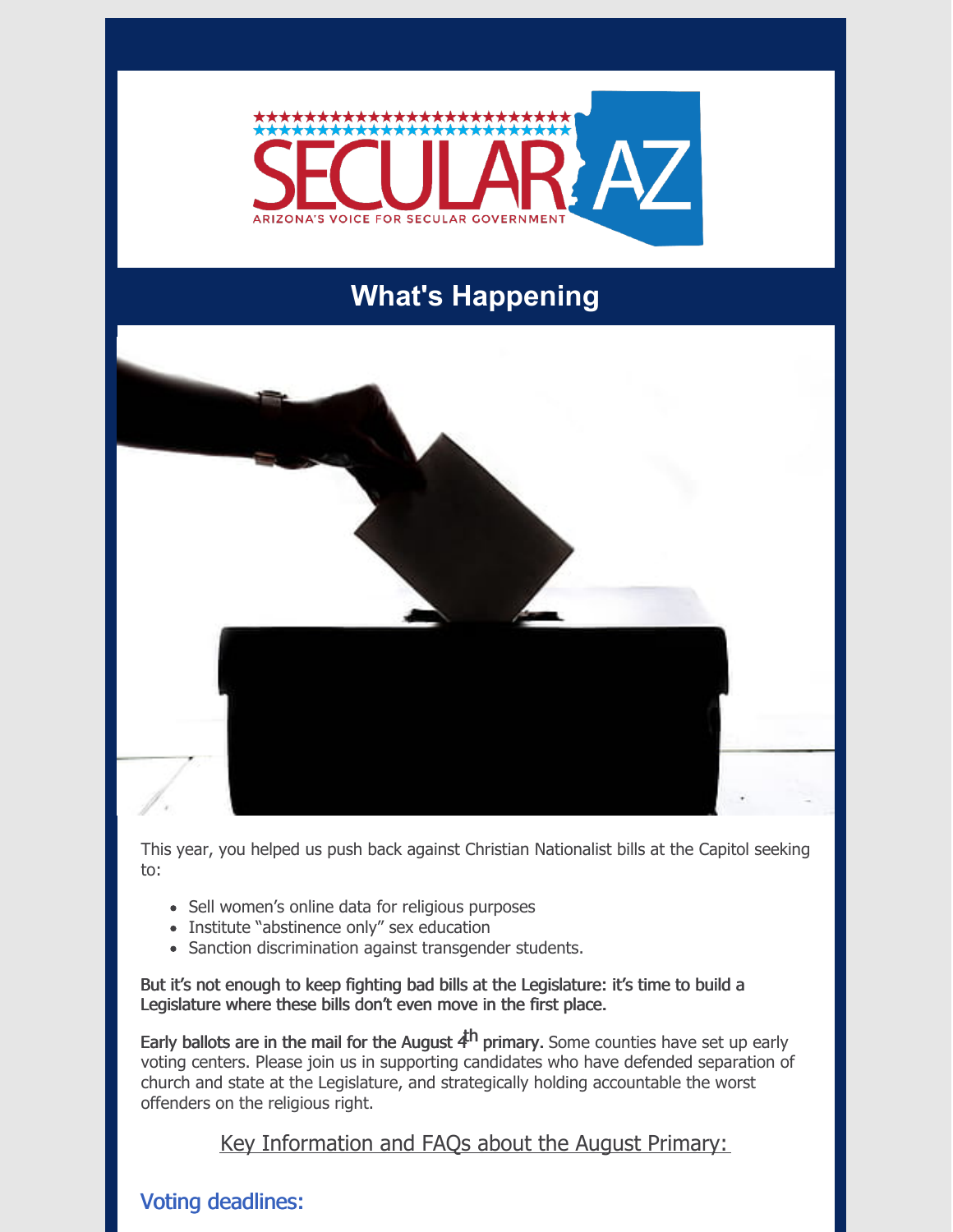- July 6 (passed): Last day to register new voters before August primary.
- July 24: Last day to request a one-time Ballot-by-Mail or join the Permanent Early Voting List. (See <https://azsos.gov/votebymail> for more info)
- July 29: Last recommended day to mail ballots back. (Voters who do not mail their ballot back by July 29, 2020 may drop off their ballot before 7 p.m. on Election Day)
- August 4: Primary election date (last day to hand in ballots/participate in person)

Additionally, ballots returned by mail must be received by the voter's county election officials by 7 p.m. on Election Day. To ensure timely delivery, election officials encourage voters to mail ballots by July 29, 2020, or drop off their ballot at any ballot drop-box, drop-off location or voting location in their county. Voters can contact their county recorder's office to learn more.

## Voting by mail:

Ballots have been mailed to those already on the Permanent Early Voting List (PEVL). However, there is still time to request a ballot by mail.

Voters who wish to vote by mail this election only or join the Permanent Early Voting List can request to do so by visiting [azsos.gov/votebymail](http://www.azsos.gov/votebymail). The deadline to request an early ballot is 11 days before Election Day.

#### Early in-person voting:

If voting by mail is not an option, voters are encouraged to vote early in-person, when crowds tend to be smaller and exposure to others is reduced. Arizona has a generous early voting period that starts 27 days before the election. Voters should contact their county recorder's office for details on early voting locations and days/hours of operation. For a complete contact list of election officials in Arizona, visit <http://go.azsos.gov/lndl>.

## Registered independents:

The August 4<sup>th</sup> Primary Election is a partisan primary wherein Democrats and Republicans select who they want to compete as their party's candidate(s) in the General Election in November.

Unlike with the Presidential Preference Election, the August Election is an open primary, which allows voters registered without a political party ("independents") to choose which primary they want to participate in.

Secular voters are encouraged to think strategically about where their vote can count the most.

Independent voters will need to select which party's ballot they wish to fill out in the Primary Election, even if they are on the Permanent Early Voting List. Voters can contact their County [Recorder's](https://azsos.gov/county-election-info) Office or visit [azsos.gov/votebymail](http://www.azsos.gov/votebymail) to request a ballot.

In-person voters can select their choice of ballot when they go to vote on-site on election day or at an early polling place.

### Elections and COVID-19:

The State government has not announced any official plans to delay the election due to the pandemic.

The Centers for Disease Control and Prevention (CDC) has published guidelines for election polling locations [here](https://www.cdc.gov/coronavirus/2019-ncov/community/election-polling-locations.html) and recommends early voting and voting by mail when possible.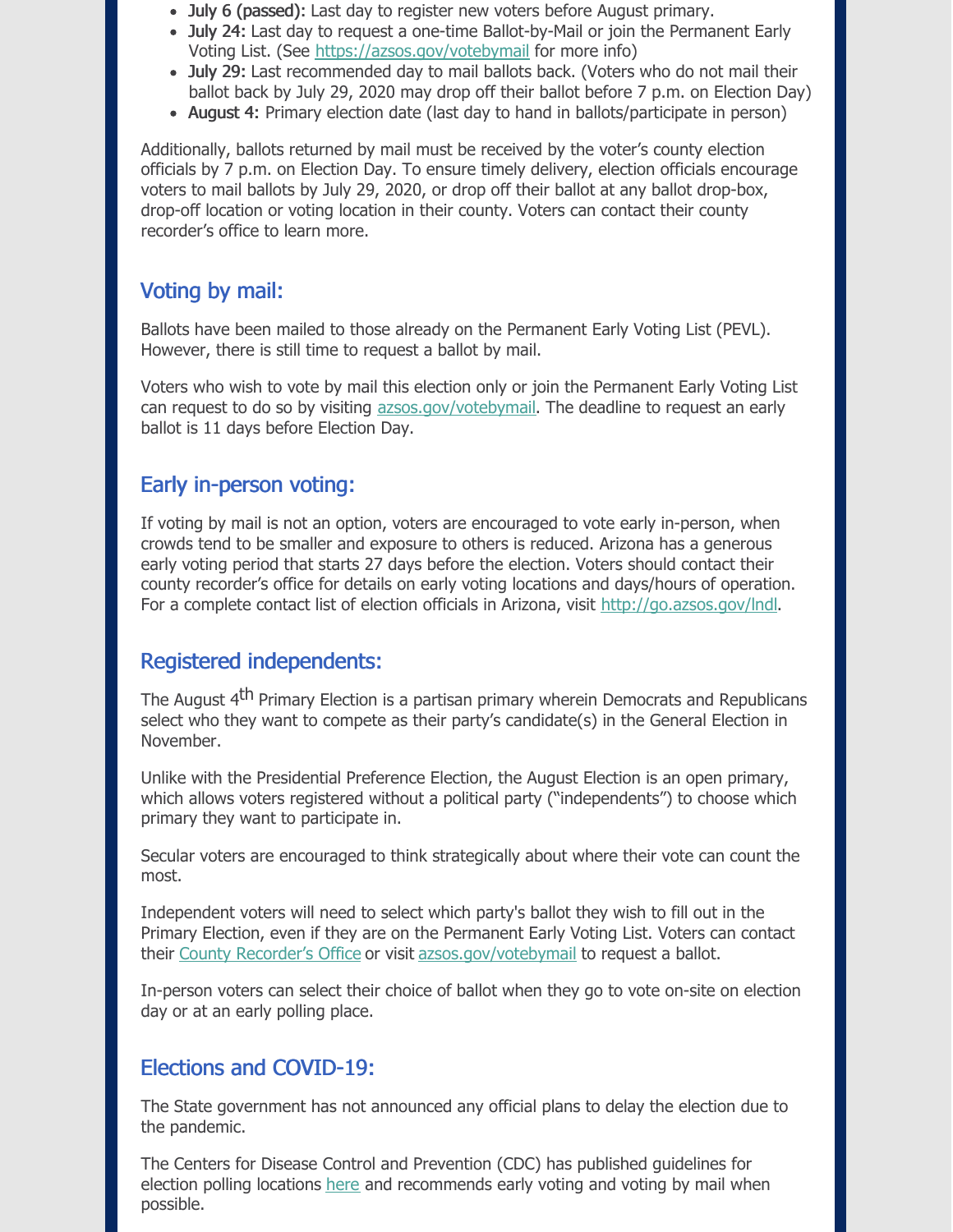#### More election questions:

Visit the Arizona [Secretary](https://azsos.gov/elections/voting-election) of State website

## Who should I vote for?

Secular AZ does not endorse candidates. However, we do publish a range of resources to inform constituents which lawmakers performed best and worst on issues of separation of religion and government.

We publish these results in the form of...

- The Secular [Scorecard:](https://secularaz.org/wp-content/uploads/2020/07/Full-2020-scorecard.pdf) a report card grading all sitting Legislators on their votes, the bills they introduced, and other actions. Ranked from highest to lowest. (See the full [Legislative](https://secularaz.org/wp-content/uploads/2020/07/Secular-wrap-up-2020-formatted-DRAFT-4-1.pdf) Wrap-Up for details on how we arrived at these scores.)
- The [Candidate](https://secularaz.org/candidatesurvey/) Survey: an opportunity for all running for Legislative office to answer 16 questions important to our community.

As we move closer toward Election Day, we encourage voters to make sure they prepare beforehand and make a plan to vote in a way that is meaningful to them. Voters should turn to their most trusted sources for accurate and up-to-date election information.

# **Virtual Events**



#### **Secular Speaker Series: Sen. Juan Mendez & Rep. Athena Salman**

**Saturday 7/18 2:00 - 3:00:**

Join us for a conversation with Secular Superstars Senator Juan Mendez and Representative Athena Salman, who received the highest scores on our 2020 Secular Scorecard! Hear about the issues that are most important to them and how they handle Christian Nationalism and Project Blitz at the Arizona State Capitol. Bring your questions, it is sure to be an interesting conversation!

Registration required on Zoom [here](https://us02web.zoom.us/webinar/register/WN_f8kueM4cRRSOBTfP1wXwng?fbclid=IwAR0x7f-_G_YPKgtg03_DHgbfBl_aPrhFENMjD4Tao5svgh1fQm-KH00TKfg), or watch live on our [Facebook](https://www.facebook.com/secularaz) page.

#### **Becoming Anti-Racists: A Workshop for White People**

**Weekly workshops July 14th - August 11th**

It is the responsibility of white people to become educated and do the work needed to end systemic racism. We must be led by black folks and other people of color, but we must also relieve the burden of people being oppressed.

[Humanist](https://hsgp.org/) Society of Greater Phoenix is